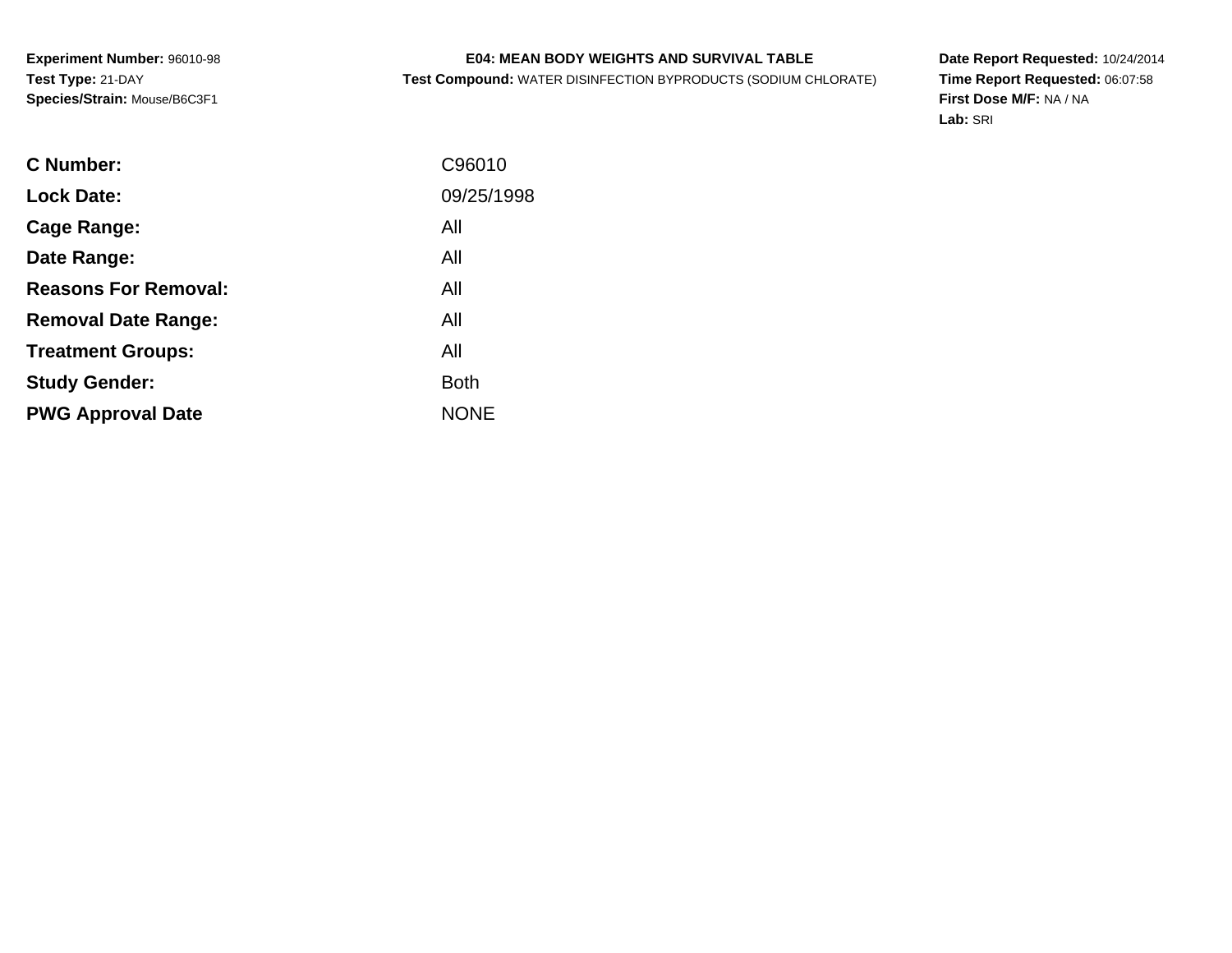### **E04: MEAN BODY WEIGHTS AND SURVIVAL TABLE**

**Test Compound:** WATER DISINFECTION BYPRODUCTS (SODIUM CHLORATE)

**Date Report Requested:** 10/24/2014**Time Report Requested:** 06:07:58**First Dose M/F:** NA / NA**Lab:** SRI

#### **MALEDAY**1 **TERM SAC0 MG/LWT(g) <sup>N</sup>**23.7 <sup>10</sup> 30.8 <sup>10</sup> **125 MG/LWT(g) % OF CNTL <sup>N</sup>**23.9101.2 10<br>99.6 10 30.699.6 **250 MG/LWT(g) % OF CNTL <sup>N</sup>**23.197.7 10<br>99.3 10 30.599.3 **500 MG/LWT(g) % OF CNTL <sup>N</sup>**23.7100.3 10<br>99.7 10 30.799.7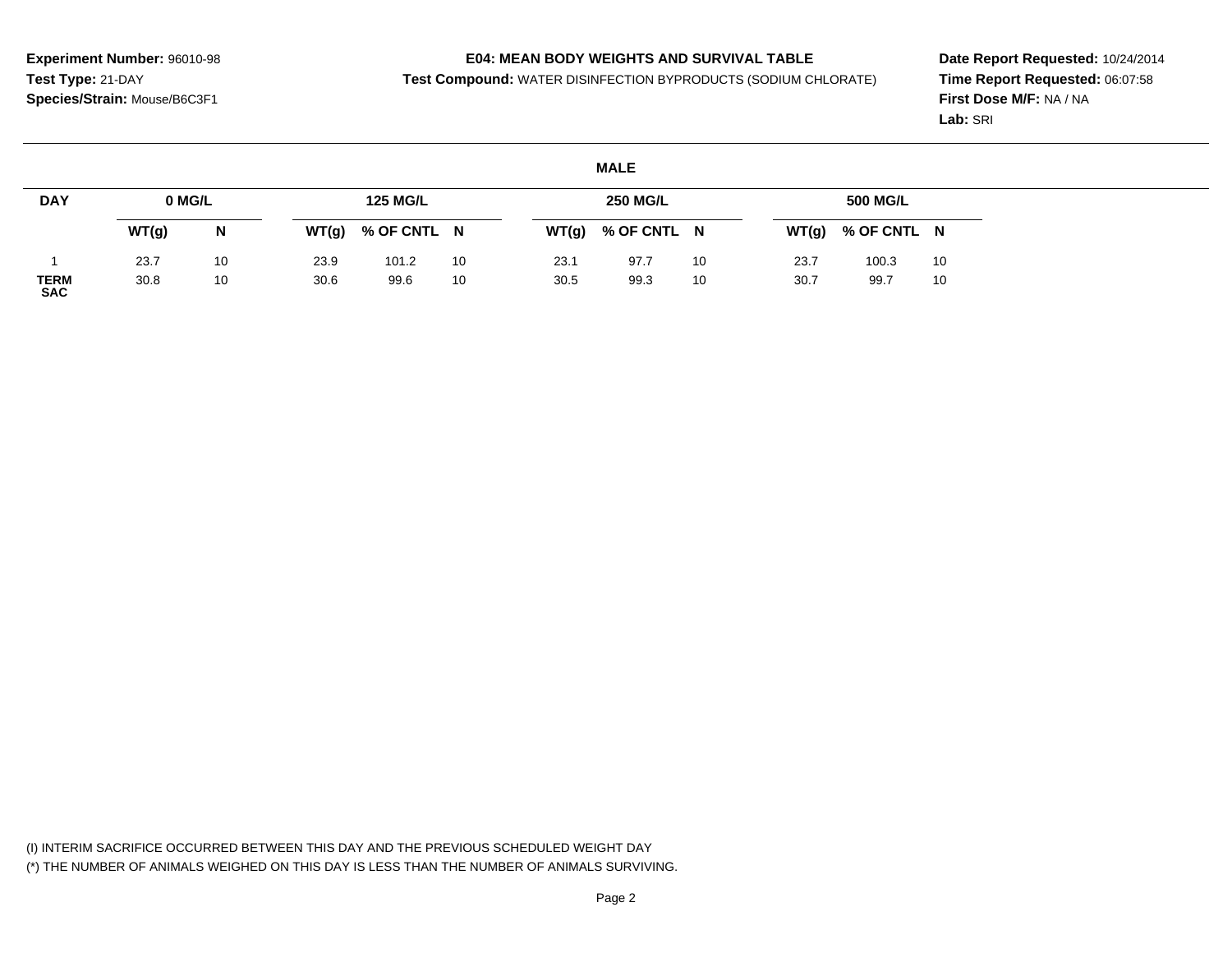### **E04: MEAN BODY WEIGHTS AND SURVIVAL TABLE**

**Test Compound:** WATER DISINFECTION BYPRODUCTS (SODIUM CHLORATE)

**Date Report Requested:** 10/24/2014**Time Report Requested:** 06:07:58**First Dose M/F:** NA / NA**Lab:** SRI

#### **MALE**

| <b>DAY</b>          |       | 1000MG/L    |    |       | <b>2000MG/L</b> |    |
|---------------------|-------|-------------|----|-------|-----------------|----|
|                     | WT(g) | % OF CNTL N |    | WT(g) | % OF CNTL N     |    |
|                     | 23.7  | 100.1       | 10 | 24.0  | 101.6           | 10 |
| <b>TERM<br/>SAC</b> | 30.1  | 98.0        | 10 | 31.0  | 100.8           | 10 |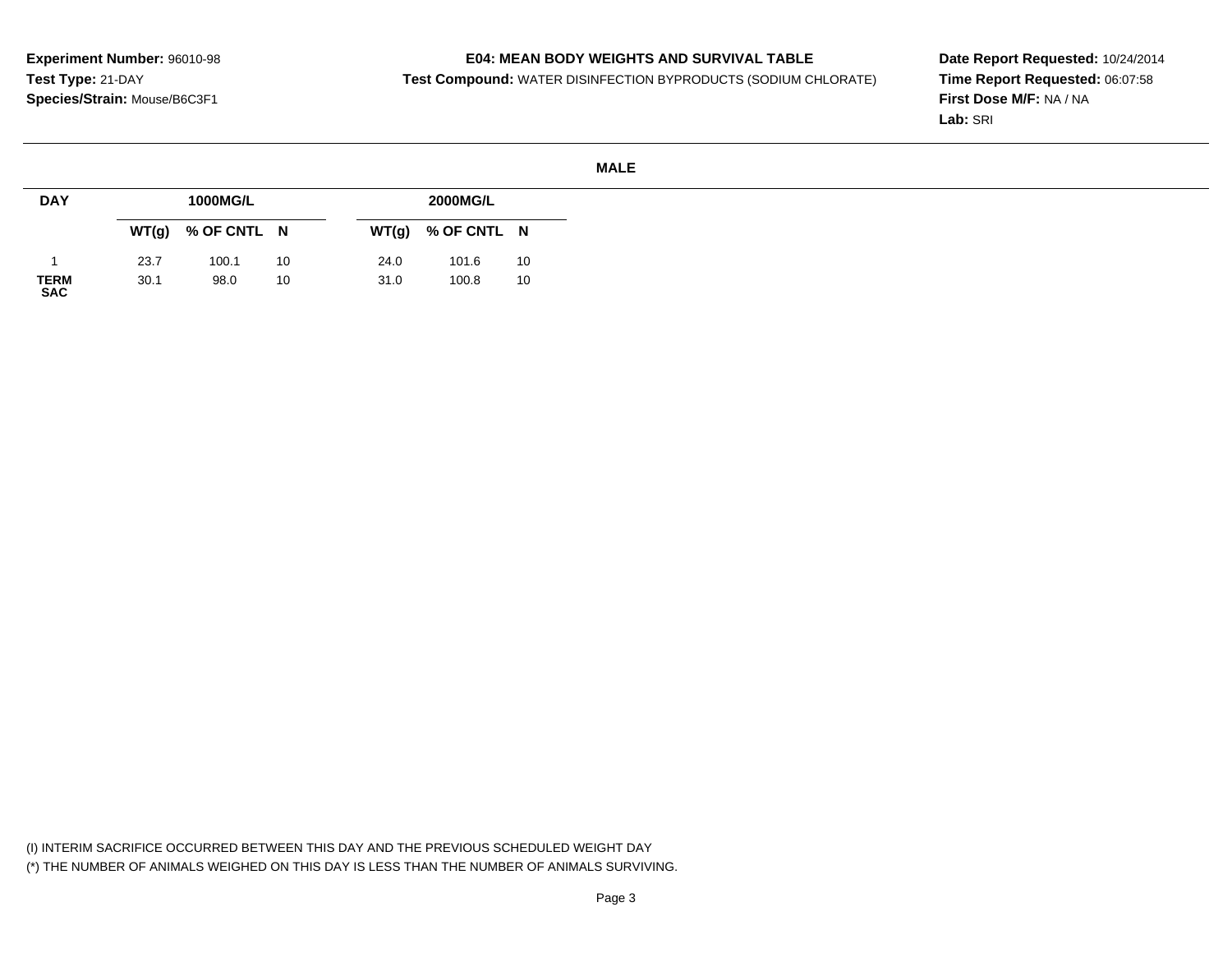# **E04: MEAN BODY WEIGHTS AND SURVIVAL TABLE**

**Test Compound:** WATER DISINFECTION BYPRODUCTS (SODIUM CHLORATE)

**Date Report Requested:** 10/24/2014**Time Report Requested:** 06:07:58**First Dose M/F:** NA / NA**Lab:** SRI

\*\*\*END OF MALE DATA\*\*\*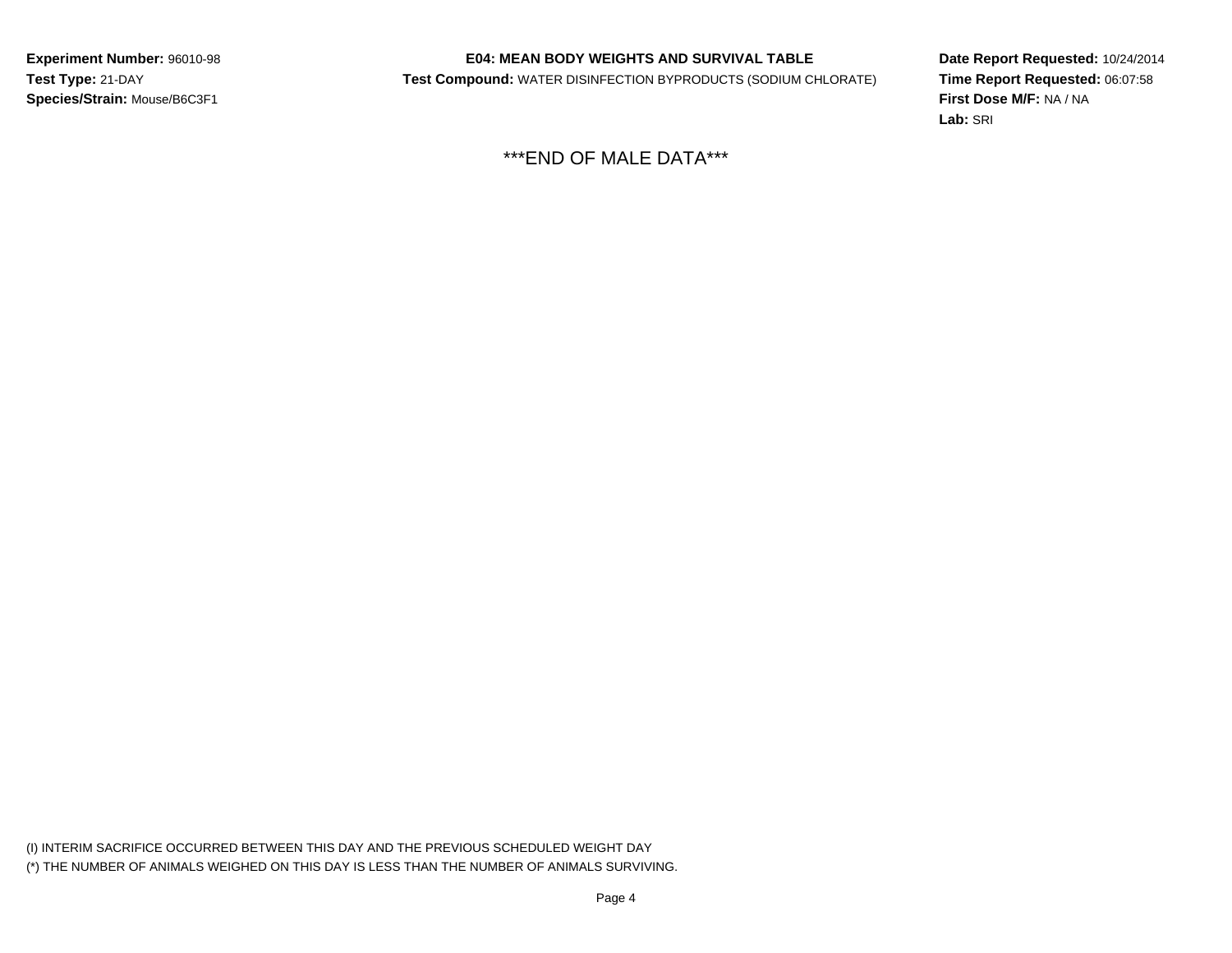### **E04: MEAN BODY WEIGHTS AND SURVIVAL TABLE**

**Test Compound:** WATER DISINFECTION BYPRODUCTS (SODIUM CHLORATE)

**Date Report Requested:** 10/24/2014**Time Report Requested:** 06:07:58**First Dose M/F:** NA / NA**Lab:** SRI

#### **FEMALEDAY**1 **TERM SAC0 MG/LWT(g) <sup>N</sup>**19.4 <sup>10</sup> 23.8 <sup>10</sup> **125 MG/LWT(g) % OF CNTL <sup>N</sup>**19.499.8 10<br>97.4 10 23.297.4 **250 MG/LWT(g) % OF CNTL <sup>N</sup>**18.997.5 10<br>101.6 10 24.2101.6 **500 MG/LWT(g) % OF CNTL <sup>N</sup>**18.997.4 10<br>100.8 10 24.0100.8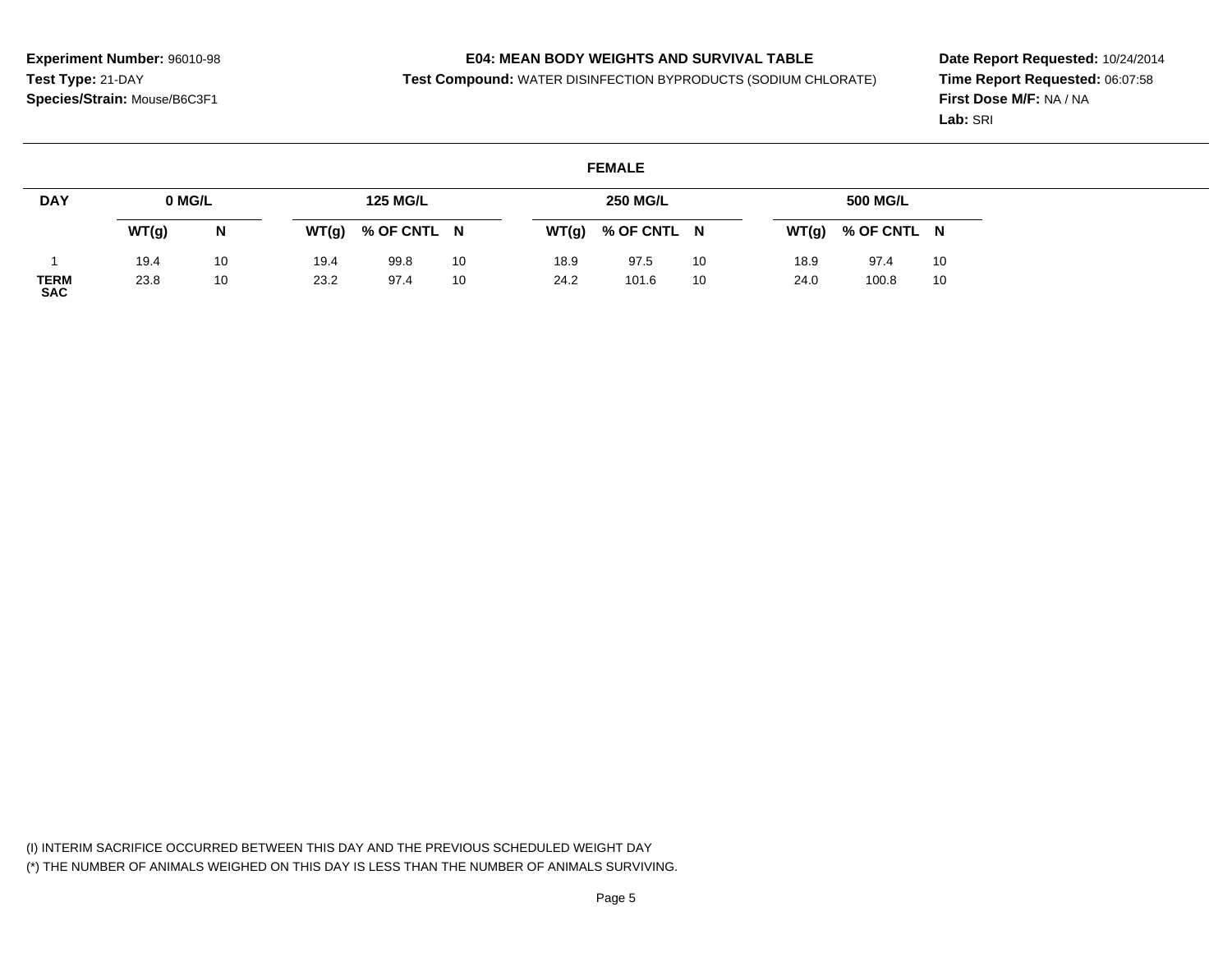### **E04: MEAN BODY WEIGHTS AND SURVIVAL TABLE**

**Test Compound:** WATER DISINFECTION BYPRODUCTS (SODIUM CHLORATE)

**Date Report Requested:** 10/24/2014**Time Report Requested:** 06:07:58**First Dose M/F:** NA / NA**Lab:** SRI

#### **FEMALE**

| <b>DAY</b>                | 1000MG/L |                     |    | <b>2000MG/L</b> |             |    |
|---------------------------|----------|---------------------|----|-----------------|-------------|----|
|                           |          | $WT(g)$ % OF CNTL N |    | WT(g)           | % OF CNTL N |    |
|                           | 19.0     | 97.8                | 10 | 19.0            | 97.8        | 10 |
| <b>TERM</b><br><b>SAC</b> | 23.5     | 98.6                | 10 | 24.0            | 100.8       | 10 |